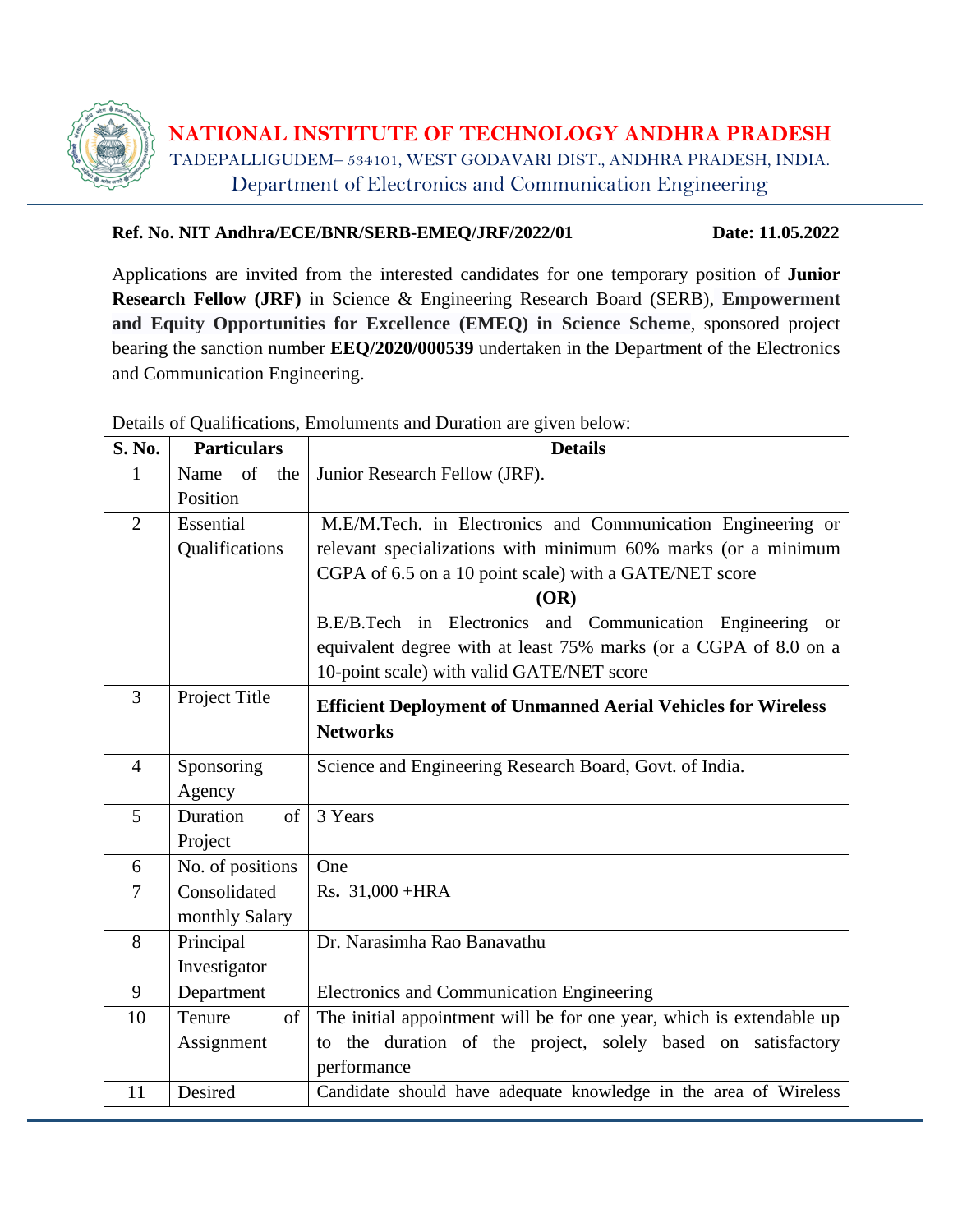|    | Experience            | Communications and should possess excellent programming skills in      |  |  |
|----|-----------------------|------------------------------------------------------------------------|--|--|
|    |                       | MATLAB; Good Scientific writing skills.                                |  |  |
| 12 | Age Limit             | 28 years as on the closing date of the application (Age may be         |  |  |
|    |                       | relaxed for exceptional candidates)                                    |  |  |
| 13 | <b>Other Benefits</b> | The selected candidate is eligible to register for Ph.D. degree at NIT |  |  |
|    |                       | Andhra Pradesh as per institute rules.                                 |  |  |
| 14 | Last date for         | June 20, 2022                                                          |  |  |
|    | receipt<br>of         |                                                                        |  |  |
|    | application           |                                                                        |  |  |

#### **General Instructions to the applicants:**

- 1. Selected candidates shall not have claim on any regular position and shall not be bestowed any of the privileges like Housing, Medical Facility and Other benefits available to regular employees of the Institute.
- 2. Applicants are advised to ensure, before appearing for Selection Process, that they possess the minimum essential qualification and experience laid down for the post. Qualification obtained has to be from recognized University/Institute. Eligibility in terms of age, qualification and experience of a candidate shall be considered as on the last date for receipt of application.

### **3. No TA/DA will be paid for attending the Interview.**

- 4. In case of any inadvertent mistake in the process of selection, which may be detected at any stage even after issue of the appointment letter, the Institute reserves the right to modify, withdraw or cancel any communication made to the Applicants.
- 5. After joining the service of the Institute, the person will have to abide by the Rules, Regulations, Ordinances, Statutes and Act of the Institute applicable from time to time. He/She may be assigned any duty within or outside the Institute depending upon the exigency of the work.
- 6. The Institute shall verify the antecedents or documents submitted by a person at the time of appointment or during the tenure of the service. In case it is detected that the documents submitted by the candidates are fake, or the person has a clandestine antecedents or background and has suppressed the said information, then his/her services shall be terminated forthwith and legal action may be initiated against such candidates/employees.

# **7. Canvassing in any form or bringing in any influence political or otherwise, will be a disqualification for the post.**

8. In case of any dispute/ambiguity that may occur in the process of selection, the decision of the Institute shall be final.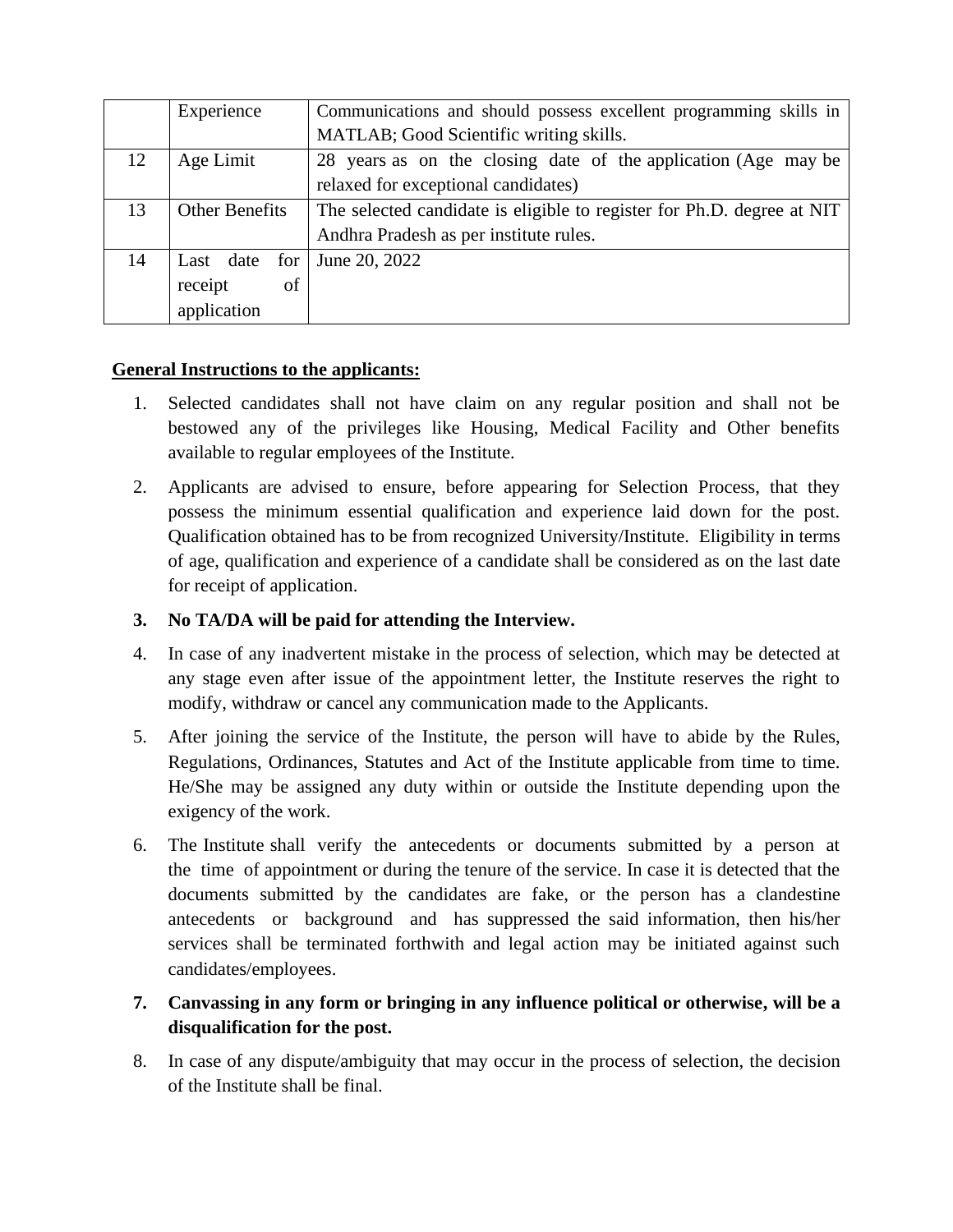

**NATIONAL INSTITUTE OF TECHNOLOGY ANDHRA PRADESH** TADEPALLIGUDEM– 534101, WEST GODAVARI DIST., ANDHRA PRADESH, INDIA. Department of Electronics and Communication Engineering

9. For a query related to selection process, the **applicant may send an email** on [narasimha@nitandhra.ac.in.](mailto:narasimha@nitandhra.ac.in)

**Eligible candidates may send their detailed CV (specifying the qualifications and experience) and soft copy of the filled-in application form on or before June 20, 2022. to Dr. Narasimha Rao Banavathu, Assistant Professor, Department of Electronics and Communication Engineering, NIT Andhra Pradesh at [narasimha@nitandhra.ac.in.](mailto:narasimha@nitandhra.ac.in) No hard copies of the application will be accepted. Only the shortlisted candidates will be informed by E-mail.**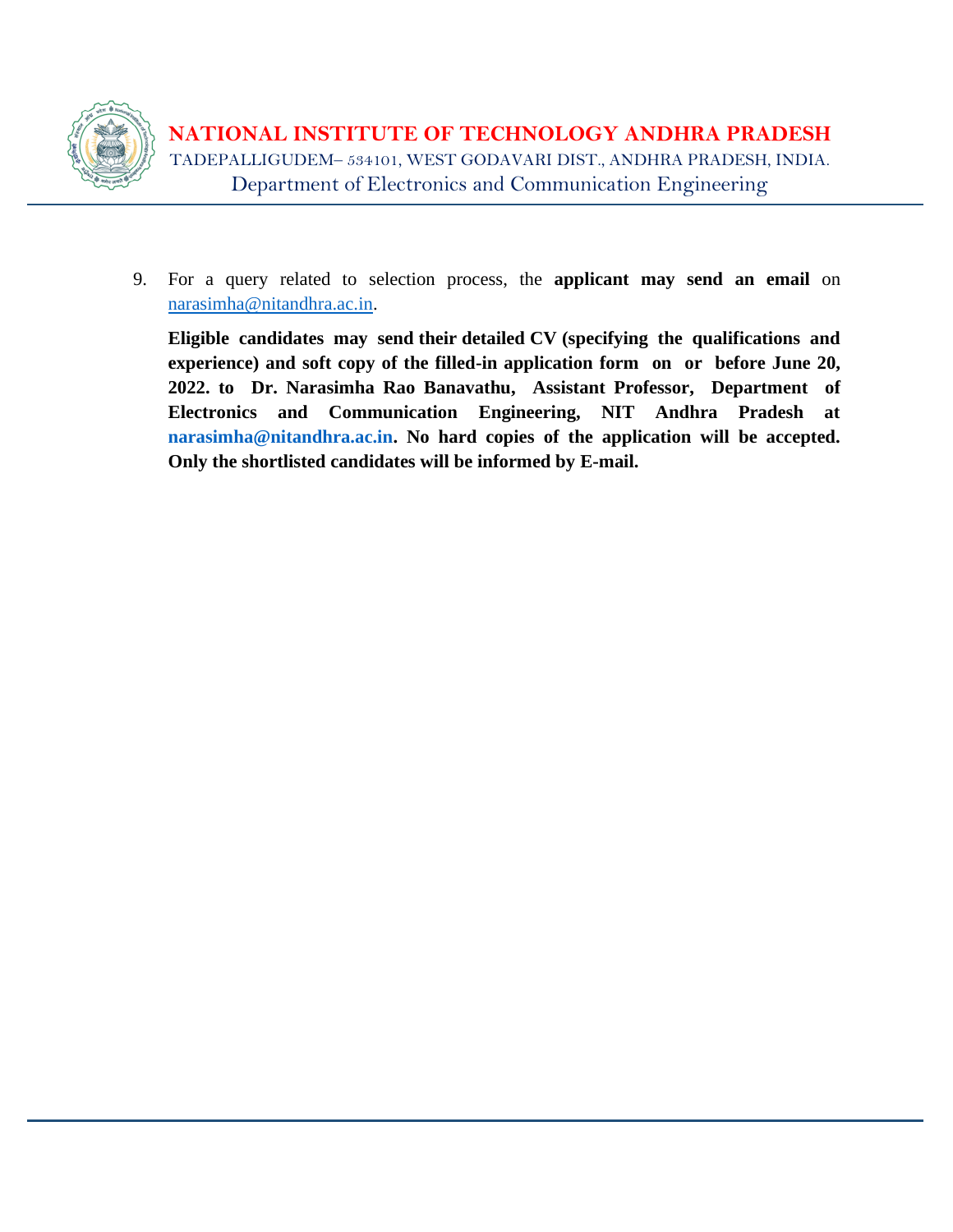#### **Application for the Position of JRF**

# DST-SERB Sponsored Project: **Efficient Deployment of Unmanned Aerial Vehicles for Wireless Networks**

# **Last Date of Application: 20.06.2022**

|              | 1. Name of the Candidate (In BLOCK LETTERS): |                   |  |  |  |  |
|--------------|----------------------------------------------|-------------------|--|--|--|--|
|              |                                              | Passport size     |  |  |  |  |
|              | 2. Date of Birth (DOB):                      | Recent Photograph |  |  |  |  |
|              |                                              |                   |  |  |  |  |
|              |                                              |                   |  |  |  |  |
|              |                                              |                   |  |  |  |  |
|              |                                              |                   |  |  |  |  |
|              |                                              |                   |  |  |  |  |
|              |                                              |                   |  |  |  |  |
|              |                                              |                   |  |  |  |  |
| 10. Address: |                                              |                   |  |  |  |  |
|              |                                              |                   |  |  |  |  |
|              |                                              |                   |  |  |  |  |
|              |                                              |                   |  |  |  |  |

| 11. Academic/Professional Qualifications (Attach the copy of proof, mark sheet/grade card, etc): |              |             |                |                 |             |  |  |  |
|--------------------------------------------------------------------------------------------------|--------------|-------------|----------------|-----------------|-------------|--|--|--|
| <b>Educational</b>                                                                               | Institute/   | Discipline/ | <b>Year of</b> | Class/          | % of Marks/ |  |  |  |
| <b>Qualifications</b>                                                                            | University/  | Field       | <b>Passing</b> | <b>Division</b> | <b>CGPA</b> |  |  |  |
|                                                                                                  | <b>Board</b> |             |                |                 |             |  |  |  |
| M. Tech./M. E                                                                                    |              |             |                |                 |             |  |  |  |
|                                                                                                  |              |             |                |                 |             |  |  |  |
| B. Tech./B. E                                                                                    |              |             |                |                 |             |  |  |  |
|                                                                                                  |              |             |                |                 |             |  |  |  |
|                                                                                                  |              |             |                |                 |             |  |  |  |
| $12th$ Standard                                                                                  |              |             |                |                 |             |  |  |  |
| SSC/10th                                                                                         |              |             |                |                 |             |  |  |  |
|                                                                                                  |              |             |                |                 |             |  |  |  |